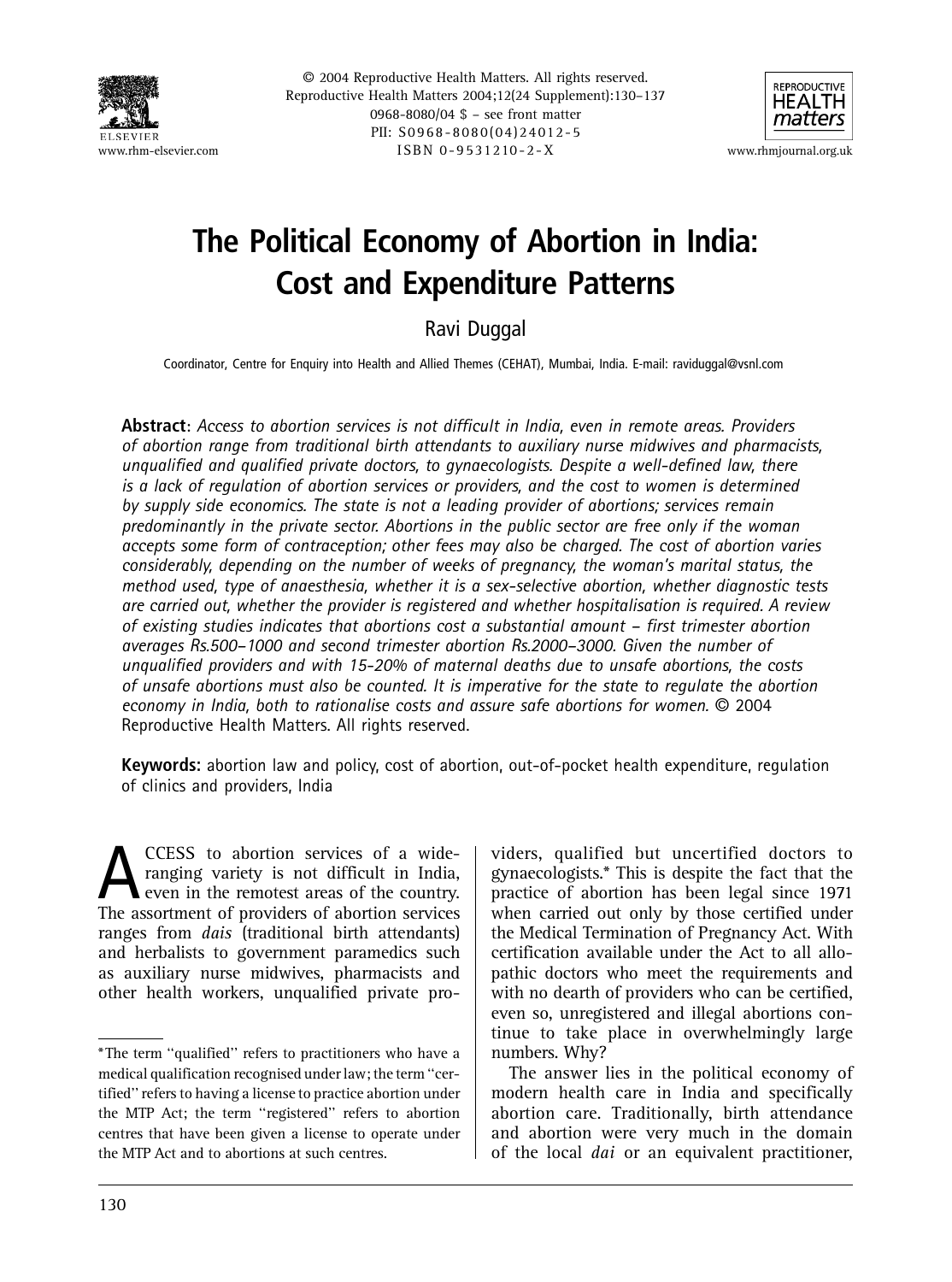such as a herbalist. Usually a woman, this provider was part of the *jajmani*<sup>\*</sup> relations and provided services to all within the community she lived in. Not much has been published about abortion in pre-colonial India, but there is no evidence of abortion being illegal, notwithstanding Kautilya's Arthashastra, which specified severe punishment for aborting a slave woman.<sup>1</sup> In fact, the code of ethics as per Charaka Samhita does not mention abortion, unlike in the Hippocratic oath (''I will not give a pessary to a woman to produce abortion'').<sup>2</sup>

## Role of the state in India's abortion law and provision

A ban on abortion came into effect only with the establishment of the Indian Medical Service in 1763 (initially as the Bengal Medical Service) under the British.<sup>3</sup> This was codified in the Indian Penal Code of 1860 and criminalisation was maintained in the code of ethics of the Indian Medical Council, established in 1956 (''I will maintain the utmost respect for human life from the time of conception''). Criminalisation threatened traditional dispensation; however, given that regulation of medical practice was grossly wanting, abortion services continued to thrive during this period.

Hence, it was not a priority for feminists and women's organisations to struggle for legal abortion, as elsewhere in the world. The Indian government, in its tenacious pursuit of population control, adopted abortion as one more method of fertility control and legalised abortion under the Medical Termination of Pregnancy (MTP) Act, 1971. Legalisation potentially provided the medical profession with a monopoly over abortion and a means to medicalise it. Legal abortion services began to expand but did not significantly threaten traditional abortion providers. On the contrary, abortion was seen as a growing business and many medical practitioners, unqualified and untrained in abortion, entered the fray. Since regulation of medical practice remained weak, this put a damper on the expansion of legal services.

The state has not become a leading provider of abortions, as it did with family planning services, especially sterilisation. Instead, abortion services have remained predominantly in the private sector. The state has played a more subtle role, keeping abortion within the family planning context by providing subsidies to select private abortion providers if they make abortion provision dependent on acceptance of sterilisation or an IUD. Organisations like the Family Planning Association of India (FPAI) and many other NGOs get grants for doing sterilisations and inserting IUDs, including money to give to women as an incentive, and often this is linked to abortion services, which are provided free to acceptors of contraception. For instance, the records of FPAI reveal that 97% of abortions in 2001–02 in Delhi were associated with sterilisation or an IUD. $4$  The state pushed hard for this programmatic result, but the consequence was that women turned away from the limited public health facilities for abortion.

An unmet demand for public abortion services and the lack of any effective regulatory mechanisms further opened the floodgates for all sorts of private providers, unqualified persons, non-allopathic doctors and paramedics. In the 1980s, there were huge advertising campaigns by private providers selling abortion services ''for Rs.70 only''. This gave a clear message on the part of the state that abortion could be practised freely irrespective of the restrictions in the MTP Act, adding to the number of illegal and unsafe abortion providers. The first major study on illegal abortions in rural areas by the Indian Council for Medical Research (ICMR), published in 1989, showed that 68.5% of all induced abortions were illegal. This study of 44,731 pregnancy outcomes, conducted in five states, found an induced abortion ratio of 21 per 1,000 live births. Induced abortions constituted 1.98% of all pregnancy outcomes.<sup>5</sup>

At the same time, medicalisation has meant that traditional abortion methods have been marginalised and traditional providers, if they have not stopped practising altogether, have either adopted more modern methods or become agents of modern abortion providers by referring cases

<sup>\*</sup>The jajmani system was a set of economic interrelations across caste groups in the local community which had social sanction and was linked to mandatory social obligations. This also kept intact the economic basis of the caste system. Today it is largely destroyed but may be found in pockets in most states, especially the Hindi heartland.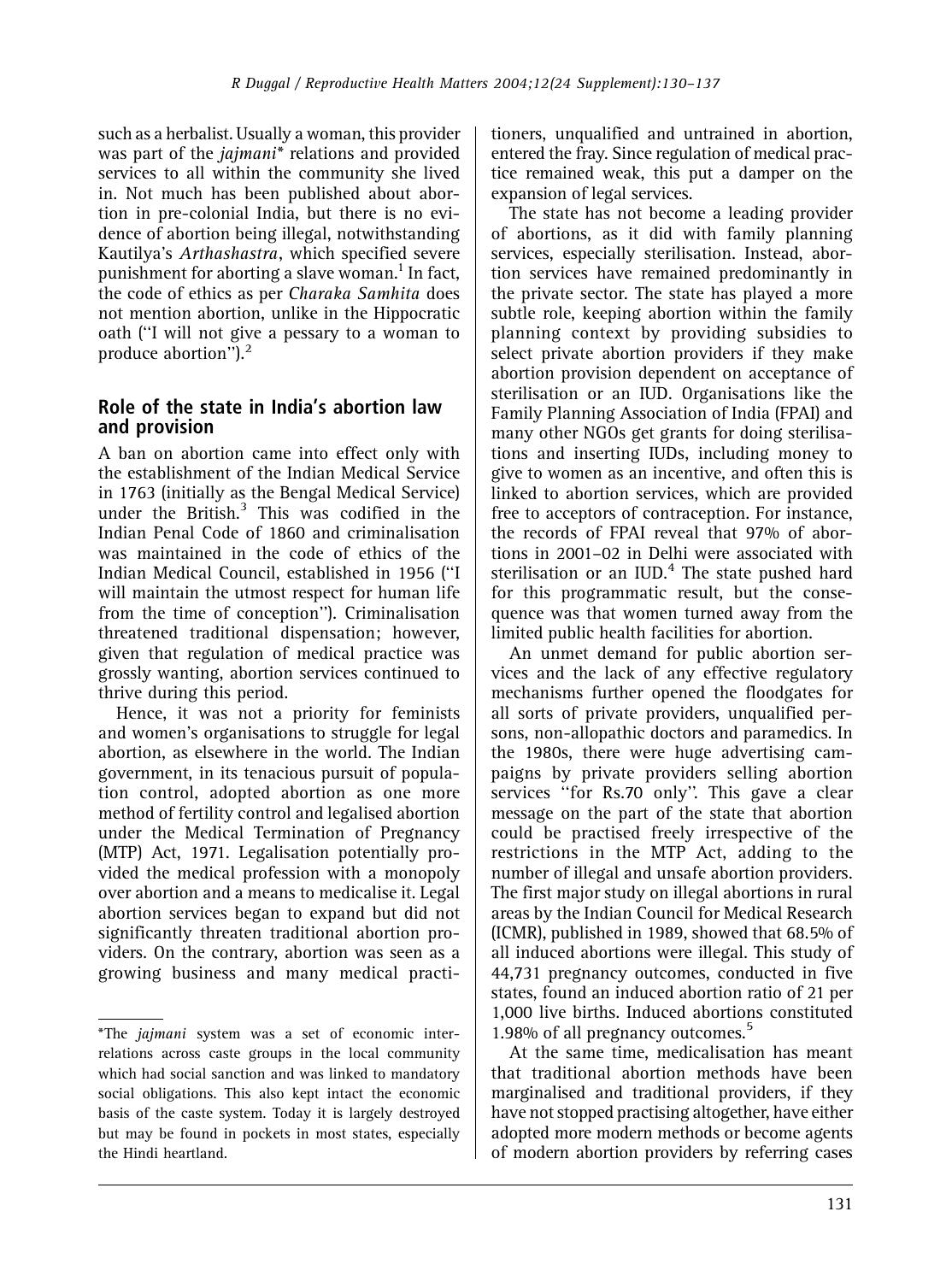to them. Sterilisation has also gained wide acceptance in the rural areas and is being done at increasingly lower ages (mean age in 2004 was 28 years in contrast to just under 35 years a decade before).<sup>6</sup> Thus, the demand for abortion was partially affected, affecting traditional providers in turn, who only survive in remote pockets, adivasi (tribal) areas and other underserved areas.

Of concern, in terms of safe abortion services, are the growing number of non-traditional but unqualified practitioners on the one hand, and the lack of ethics and self-regulation among qualified professionals and their associations on the other.

Today, sex-selection and sex-determination possibilities have catapulted the abortion business to new heights, and many unscrupulous players have entered the scene. Abortion rates have seen an upswing in the last decade. Since abortion data are not easy to come by, most of the evidence is anecdotal and comes from states which have seen a major decline in child sex ratios during the inter-census periods 1981–1991 and 1991–2001.<sup>7</sup> A recent study in Maharashtra and Tamil Nadu, under the aegis of the Abortion Assessment Project – India, which collected data on pregnancy outcomes from a large random sample spread across all districts of the respective states, provides more direct evidence of increased rates of induced abortion in both urban and rural areas from 1981 onwards, in a period which saw the promotion of the two-child population policy, increased acceptance of family planning as a legitimate practice and at the same time, an increase in sex selection (See Table 1).<sup>8,9</sup> The massive decline in child sex ratios awakened the state to the need to put some regulations in place. The Pre-Natal Diagnostic Techniques Act (effective 1996) has been strengthened to control sex selection. Then, in 2002, the MTP Act was also amended to make the process of certification of abortion providers and registration of abortion clinics simpler and less bureaucratic in the hope that the proportion of legal abortions would increase substantially.

## Cost of abortion from studies of clinic charges

In India, data on charges for abortion are not available except in small studies of providers and

### Table 1. Induced abortions per 100 pregnancies, Maharashtra and Tamil Nadu,  $India<sup>8,9</sup>$

|                   | Rural | Urban |
|-------------------|-------|-------|
| Maharashtra       |       |       |
| 1981-1985         | 0.7   | 2.8   |
| 1986-1990         | 0.9   | 3.7   |
| 1991-1995         | 1.4   | 7.0   |
| 1996-2000         | 3.4   | 6.8   |
| <b>Tamil Nadu</b> |       |       |
| Before 1982       | 2.2   | 2.8   |
| 1983-1987         | 4.1   | 5.4   |
| 1988-1992         | 5.1   | 5.4   |
| 1993-1997         | 6.0   | 8.0   |
| 1998-2003         | 6.3   | 8.7   |

household-based studies researching health care utilisation patterns. A review of existing studies indicates that first trimester abortion is mostly available for Rs.500–1000 and second trimester abortion for Rs.2000–3000.

A study of abortion providers in Delhi in 2002 found that the cost of abortions varied considerably, depending on the number of weeks of pregnancy, the abortion method used, the woman's marital status, type of anaesthesia, whether acceptance of contraception was involved, whether it was a sex-selective abortion, whether any diagnostic tests (e.g. pregnancy test, sonography, laboratory tests) were carried out, medications given, location of the clinic, whether the provider was certified and the clinic registered, whether hospitalisation was required, and the nature of the competition. Thus, private nursing homes and clinics that charged a married women Rs.400–600 for a first trimester abortion were charging Rs.1200 if the woman was unmarried or even higher if anaesthesia was used. In cases where anaesthesia was used, the cost was two to three times higher for general anaesthesia than local. Second trimester abortions cost up to 3–4 times more than first trimester. $4$  The following factors were shown in other studies to influence the amount.

## Lack of government regulation

In the absence of regulation of India's health care system, and since health insurance in India does not normally cover abortions, the pricing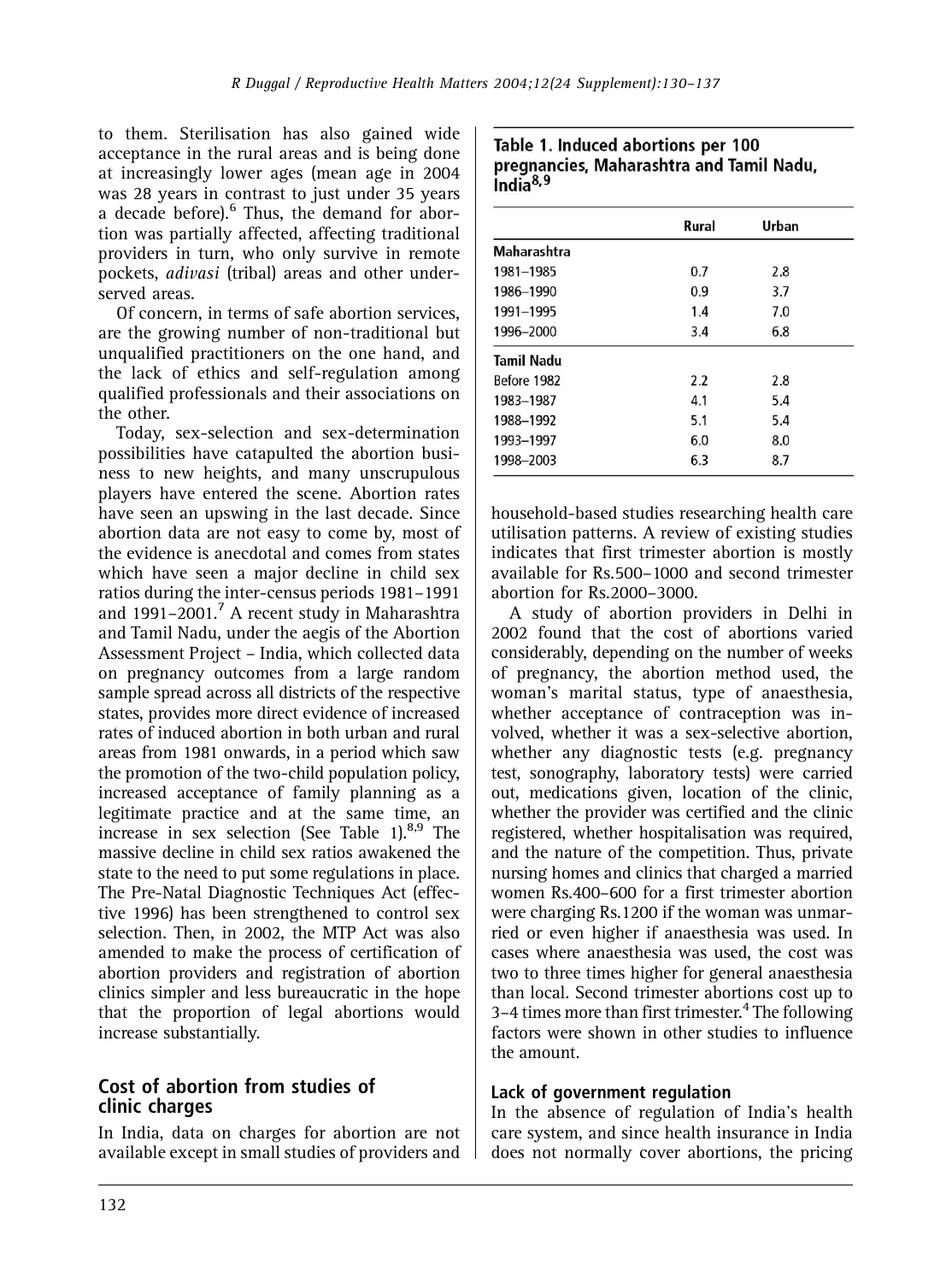of abortion services remains unregulated. For all these reasons, and given the stigma and secrecy that often accompany abortions, the cost to women is likely to be determined by supply side economics. Only social insurance programmes that do cover abortions, such as the Employees State Insurance Scheme, Central Government Health Scheme, Mines and Plantations Acts and Maternity Benefit Act, have fixed rates which are reimbursed for the small population with such cover.<sup>4</sup>

## Public vs. private sector

Recently, a multicentre study in six states in India in 2001–2002 attempted to obtain charges from private and public providers of abortion services. The providers were asked to report the minimum and maximum amounts they charged their patients at different stages of pregnancy. These data are summarised in Table 2, and show the expected trajectory of increasing charges as pregnancy progresses.<sup>10</sup>

In the public sector, abortion services are usually free, but in recent years some states have introduced user fees or have allowed private practice by public providers. Hence, such charges were being reported in the six-state study. Further, in some states, even if abortion services per se are free, there is a policy of charging for the abortion if a family planning method is not also accepted by the woman. Overall in the six states, the average charges for an induced abortion were Rs.615. This is equivalent to more than three weeks of average per capita income for all-India. The overall charges in the public sector averaged Rs.115 (or four days of per capita income) and in the private sector Rs.801 (or 30 days of per capita income). Public providers were the least expensive, and among the private providers, the certified ones were charging substantially higher fees than the uncertified ones.<sup>31</sup>

## Table 2. Reported charges for provision of abortion services by weeks of pregnancy in mean minimum and maximum rupees

|                | Charges for an abortion in rupees |                |  |
|----------------|-----------------------------------|----------------|--|
|                | Minimum                           | <b>Maximum</b> |  |
| Up to 12 weeks | 451.26                            | 664.2          |  |
| 13-20 weeks    | 631.7                             | 951.5          |  |
| Over 20 weeks  | 712.5                             | 1057.5         |  |

A number of other studies in the last few years have also looked at what clinics charge or what women pay for abortion services. The Centre for Operations Research and Training conducted studies of providers in rural Uttar Pradesh, Maharashtra, Gujarat and Tamil Nadu between 1995 and 1997. The clinic charges for an abortion ranged from Rs.135–534 (average Rs.370) for public providers and Rs.394–649 (average Rs.497) for private providers. Of these, the doctors got an average of 42% and 21% was spent on medicines, the rest being for hospital charges like operating theatre and bed charges.11 A similar study in Maharashtra in 1999 computed the average cost of abortion at Rs.991, $12$  and another in Uttar Pradesh and Rajasthan in 1998 found the average cost was Rs.200–500 in a public facility, Rs.700–800 in private hospitals and Rs.1000 or more in the Marie Stopes clinics.<sup>13</sup>

## Abortion method and reason for abortion

Vacuum aspiration cost much less than dilatation and curettage (D&C), since the latter uses general anaesthesia, which adds to the cost. Manual vacuum aspiration (MVA) use is still very low in India but all the evidence from other developing countries supports an expansion in the use of MVA, not only because it is less costly<sup>14</sup> but also because it is safer and can be done by trained paramedics, and would encourage earlier abortions.<sup>15</sup>

Another reason for cost variation is related to sex-selective abortions, presumably because sex determination tests are illegal. A qualitative study of women who had had abortions in Maharashtra showed that while most abortions cost Rs.100–1200, depending on whether it was a public or private facility, the cost went up to Rs.5000 for a sex-selective abortion in a private facility.<sup>16</sup>

# Cost of abortion from household studies

Some data on out-of-pocket expenditure have been collected at the household level from women who have had abortions; however, national level studies like the National Family Health Survey, Reproductive and Child Health survey and the health surveys of the National Sample Survey Organisation have failed to collect such data when recording pregnancy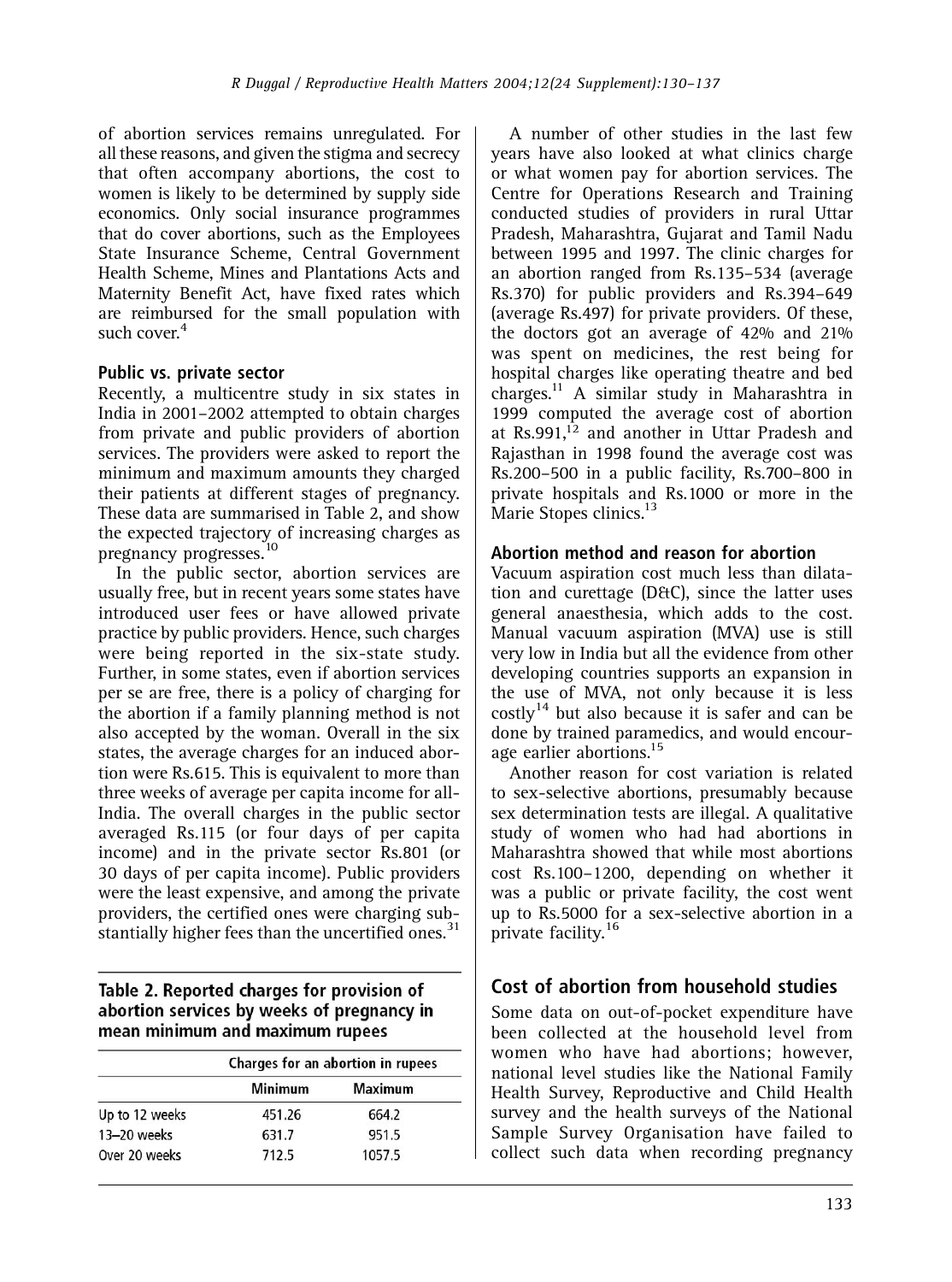outcomes, and only a few small studies exist. In public budgets, abortion-related expenditure is not a budget line or indicated separately, except when there is a specific scheme for upgrading of services or other such provision. For instance, in the Maharashtra health budget of 2001–02, the sum of Rs.2.23 million was allocated under the Maternal & Child Health Programme for expansion of abortion services, and in 2003–04, the amount was Rs.2.5 million.<sup>17</sup>

An early study on health expenditures in 1987, which included abortion, found that the mean expenditure for an induced abortion was Rs.300, of which 41% went to the doctor and hospital and as much as 36% for medicines and tonics. The share of abortion expenditure in total out-ofpocket household health expenditure was  $0.21\%$ .<sup>18</sup> A similar study in 1990 found that the mean expenditure for induced abortion was Rs.1,258, which was 0.54% of total out-of-pocket household health expenditure.<sup>19</sup> More recently, two studies on women's reproductive health by the Centre for Enquiry into Health and Allied Themes recorded mean expenditure for a public sector induced abortion as  $\text{Rs.}640^{20}$  and private as Rs.989. $^{21}$  In these two studies the share of abortion in total out-of-pocket household health expenditure was  $0.16\%$  in 2000 and 0.28% in 2001, respectively.

A study in West Bengal in 1998 calculated median expenditures by women for each induced abortion as follows: in private hospitals and nursing homes Rs.1000; private clinics Rs.500; government hospitals Rs.356; primary health centres Rs.335; rural medical practitioners (unqualified) Rs.400; and traditional healers  $Rs.200.^{22}$ 

In Rajasthan a large study in 1998–99 using the national health accounts framework estimated expenditures on abortion state-wide for both public and private health sectors.<sup>23</sup> This study found that mean out-of-pocket household expenditure for an abortion was Rs.925, with a small public–private variation – for government services Rs.873 and for private services Rs.977. This study estimated the value of the entire health economy of Rajasthan at Rs.30,034 million in 1998–99 with the public sector share being 29% (Rs.8,673 million). The health expenditure thus amounted to 5.95% of the state domestic product, with the private sector accounting for 4.23% of state domestic product. Of this the Reproductive and Child Health Programme

expenditure (maternity, immunisations, antenatal and post-natal care, abortions, contraception, etc) was Rs.6,424 million, and of the latter abortion was Rs.160 million. Thus, the share of abortion worked out to 0.53% of total health expenditure. Out of the total abortion expenditure, 82.5% (Rs.132 million) was out-of-pocket expenditure and the rest was spent by the public health sector. In the public sector the share of abortion in total health expenditure worked out to 0.32% and in the private sector 0.62%.

As part of the Abortion Assessment Project – India, household level studies were carried out in Maharashtra and Tamil Nadu which suggest that during 1996/97-2001/02 the median expenditure incurred by women was Rs.1,220 in Maharashtra<sup>8</sup> and Rs.950 in Tamil Nadu.<sup>9</sup>

## Cost of medical abortion: pharmaceutical estimates

In recent years, medical abortion (mifepristone + misoprostol, or misoprostol alone) has begun to be used widely across the world. Its use in India was approved in February 2002 by the Drugs Controller. An article in IMS Health, August 2003, estimated that mifepristone sales in India were about Rs.174 million over the previous 12 months (at Rs.320 per abortion this translates into 540,000 medical abortions). This is likely to be an underestimate because there has been a grey market for several years now, and the drugs are available over the counter in many places.

## **Discussion**

Abortion economics in India thus has specific peculiarities. Despite early legalisation of abortion the problem of illegal providers and unsafe abortion looms large. This translates into a political economy of abortion which is controlled by providers, with those who are unqualified and unregistered exploiting the vulnerability of women seeking abortion and contributing to widespread post-abortion problems and mortality. This does not imply that those qualified and certified do not exploit women as well, but at least the latter are open to monitoring by the authorities.

The responsibility for this mismanaged political economy falls squarely on both the state agencies and qualified medical professionals. The former because they have failed miserably in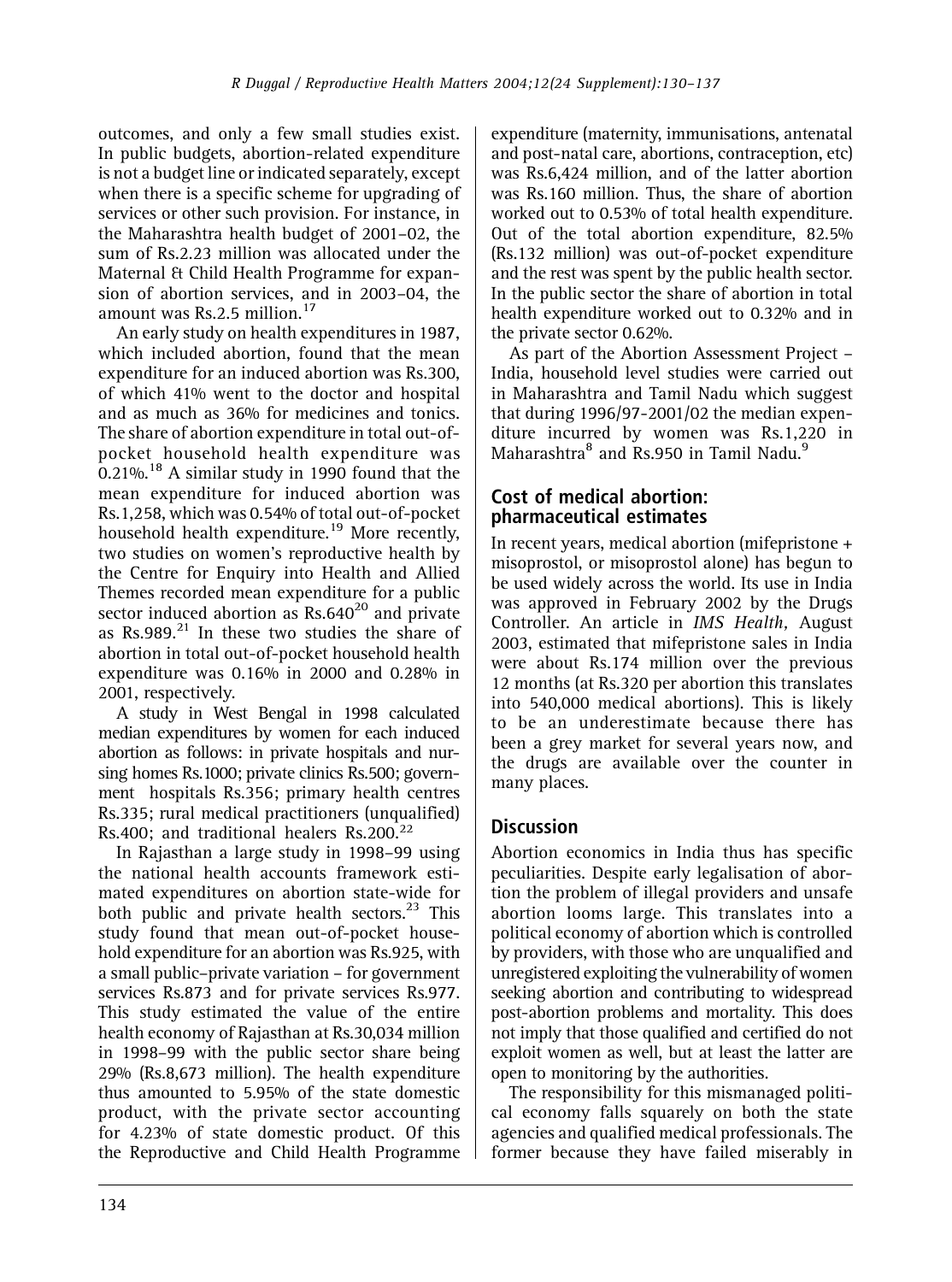public provision of safe abortion services and have not regulated private abortion providers. For example, all primary health centres (PHCs) and rural hospitals (one facility per 20,000 population) are registered automatically to provide abortion services. Yet according to the government's own study, $^{24}$  the Reproductive and Child Health Facility Survey Phase I, only 13% of PHCs and 28% of rural hospitals had health personnel certified to do abortions. The medical professionals are equally to blame because they lack ethical medical practice and have failed to selfregulate professional conduct. When viewed in conjunction with the social dynamics leading to unwanted pregnancies and the social restrictions in access which women face,<sup>16</sup> India has a political economy of abortion that thrives on the vulnerabilities of those who are the source of providers' income and survival.

Analysis of expenditure data shows that women have to spend substantial amounts to access both private and public abortion services. Public abortion services until recently were free of charge even though women reported out-ofpocket expenses (usually non-medical expenses like travel or prescription drugs). At present, abortion services in the public sector are free only if the woman or her husband accepts some form of contraception, usually sterilisation or an IUD, after the abortion. This conditionality existed even prior to user fees being introduced in 2000 and was the main reason why women stopped coming to public health facilities for abortions. The addition of user fees made access to public abortion services even more remote. In the private sector, the cost of an abortion represents a substantial expense for the poor and even for lower middle-class women.

Given that a large number of providers are unqualified to do abortions, the cost of unsafe abortions must also be factored in. Post-abortion costs due to botched abortions and complications could be high. This is an unexplored area in abortion economics even though about 13% of maternal deaths are due to unsafe abortions. Another dimension in abortion economics, especially related to the private sector, relates to the methods used for abortion. The insistence on curettage even for very early abortion, and socalled check curettage after vacuum aspiration,



Schoolgirls, Kolkota, India, 2004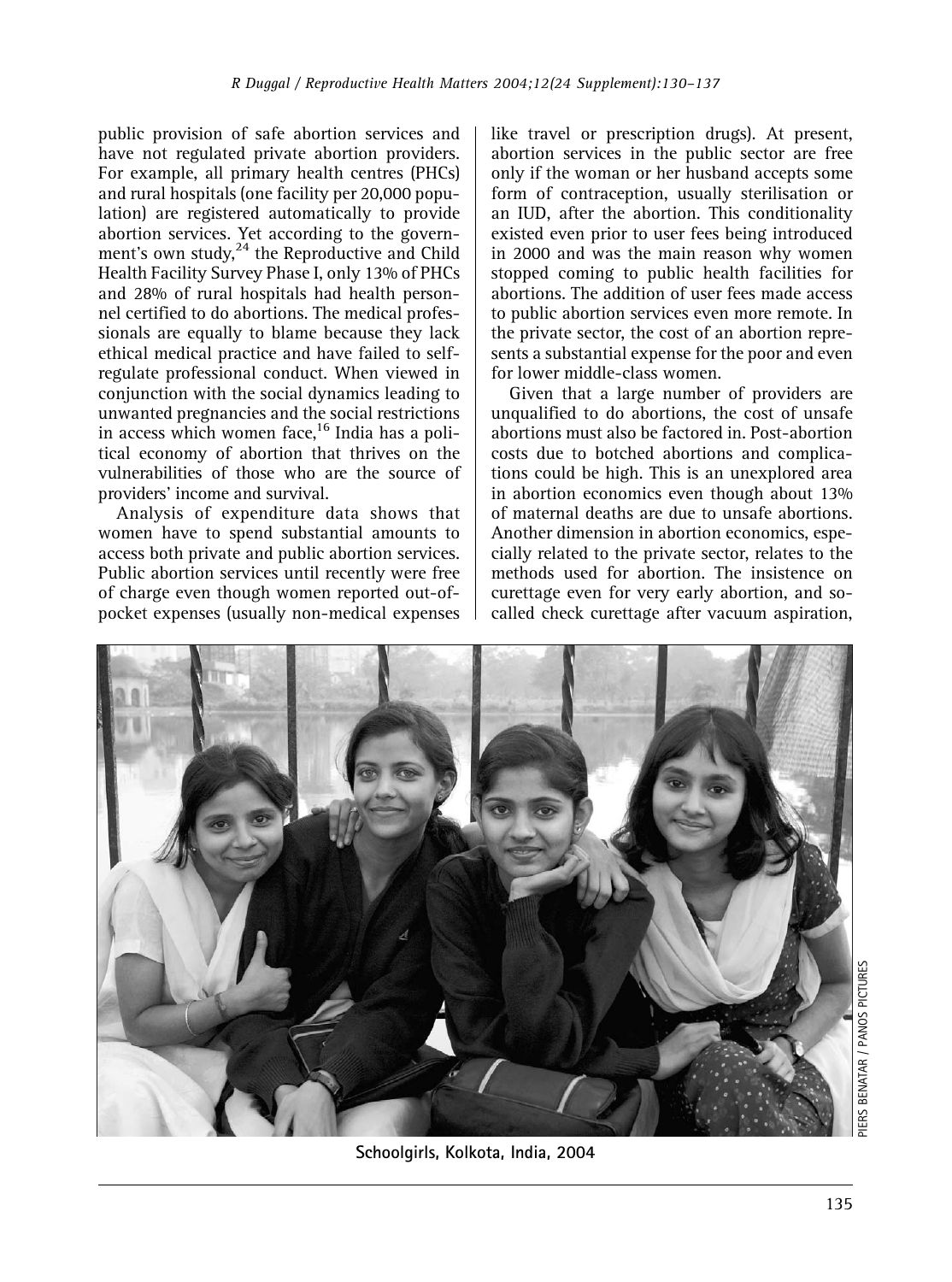is widespread amongst both certified and noncertified providers, adding to the cost as well the risk of post-abortion infections and other problems. This is evident from recent studies undertaken under the aegis of the Abortion Assessment Project - India.<sup>10</sup>

This review shows that it is imperative for the state to regulate the abortion economy in India, both services and the medical profession, in order to rationalise costs and assure safe abortions for women. It would make good sense to expand the base of certified and registered abortion providers to include nurses, midwives and auxiliary nurse–midwives to provide early abortion services, as it would eliminate many of the quacks. This is more easily said than done

because it will involve large-scale investment in training, strong resistance from the medical profession, require strengthening of support systems in public health services and a change in the state's perspectives on abortion. However, such an option in terms of financing would be cost-effective and simultaneously could help to increase the credibility of the public health system and rebuild women's willingness to use public abortion services.

## Acknowledgements

This is a modified version of a paper entitled ''Abortion economics'', originally published in Seminar 2003;532(December):47–52, and published here with kind permission of Seminar.

## References

- 1. Jaggi O. Indian System of Medicine. Delhi: Atma Ram and Sons, 1981.
- 2. Jaggi O. Western Medicine in India: Social Impact. Delhi<sup>1</sup> Atma Ram and Sons, 1980.
- 3. Crawford D. A History of Indian Medical Service 1600-1913. Calcutta: W Thacker and Co, 1914.
- 4. Sundar R. Abortion Costs and Financing: A Review. Mumbai: CEHAT and Healthwatch, 2003.
- 5. Indian Council of Medical Research. Illegal Abortions in Rural Areas. New Delhi: ICMR, 1989.
- 6. Government of India. Family Welfare Year Book 2001. New Delhi: Ministry of Health and Family Welfare, GOI, 2003.
- 7. Government of India. Census 2001 Final Population Totals. New Delhi: Census Commissioner, 2002.
- 8. Saha S, Duggal R, Mishra M, et al. Abortion in Maharashtra: Incidence, Care and Cost. Mumbai: CEHAT, 2004.
- 9. Krishnamoorthy S, Thenmozhi N, Sheela J, et al. Pregnancy Outcome in Tamil Nadu. Coimbatore: Bharatihar University, 2004.
- 10. Duggal R, Barge S. Abortion Services in India: Report of a Multicentric Enquiry. Abortion Assessment Project – India. Mumbai: CEHAT and HealthWatch, 2004.
- 11. Khan ME, Rajagopal S, Barge S, et al. Situational analysis of medical termination of pregnancy services in Gujarat, Maharashtra, Tamil Nadu and Uttar Pradesh. Paper presented at International Workshop on Abortion Facilities and Post-Abortion Care and Operations Research. New York, 19–21 January 1998.
- 12. Bandewar S, Sumant M. Quality of Abortion Care: A Reality. Pune: CEHAT, 2002.
- 13. Parivar Seva Sanstha. Abortion Research Phase II Final Report. New Delhi: PSS, 2002.
- 14. Jowett M. Safe motherhood intervention in low income countries: an economic justification and evidence of cost effectiveness. Health Policy 2000;53(3).
- 15. Klugman B, Budlender D, editors. Advocating for Abortion Access. Johannesburg: University of Witwatersrand, 2000.
- 16. Gupte M, et al. Abortion needs of women in India: a case

study of rural Maharashtra. Reproductive Health Matters 1997;5(9).

- 17. Government of Maharashtra. Civil Budget 2003–04 - Public Health Department. Mumbai: GOM, 2003.
- 18. Duggal R, Amin S. Cost of Health Care. Mumbai: Foundation for Research in Community Health, 1989.
- 19. George A, et al. A Study of Household Health Expenditure in Madhya Pradesh. Mumbai: FRCH, 1992.
- 20. Madhiwala N, et al. Health Households and Women's Lives. Mumbai: CEHAT, 2000.
- 21. Nandraj S, et al. Women and Healthcare in Mumbai. Mumbai: CEHAT, 2001.
- 22. Mathai S. Study on prevalence of abortion in West Bengal. (Unpublished)
- 23. Indian Institute of Health Management and Research. Financing Reproductive and Child Health Care in Rajasthan. Jaipur: IIHMR, 2000.
- 24. Government of India. Reproductive and Child Health Facility Survey. Mumbai: International Institute of Population Sciences, 2002.